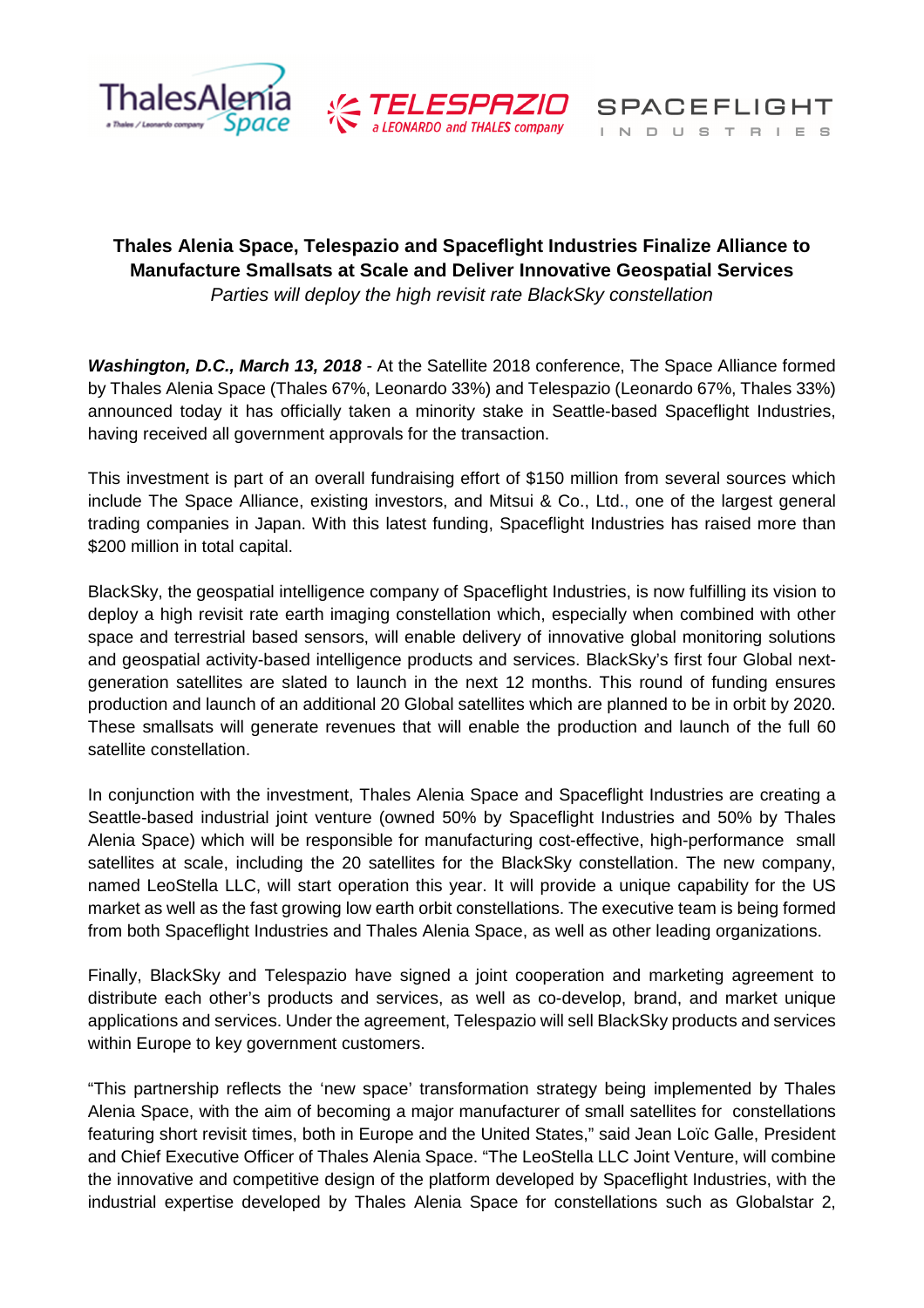Iridium NEXT and O3b, and will be able to offer a production capacity exceeding BlackSky's requirements."

"This new and important agreement with Spaceflight Industries strengthens Telespazio's role as global operator in the greatly expanding sector of the Earth Observation from Space," stated Luigi Pasquali, Leonardo's Coordinator of Space Activities and CEO of Telespazio. "The launch of new constellations of mini-satellites working alongside the main space systems will be one of the driving elements of the "space economy" and will allow Telespazio to meet in an even more effective and profitable way the present and future needs of innovative services for citizens, institutions and companies."

According to Jason Andrews, Chairman and CEO of Spaceflight Industries, "This agreement with two leading players in the European space industry validates the BlackSky business model and reduces capital and execution risk for our high-revisit rate earth observation constellation. The LeoStella LLC Joint Venture with Thales Alenia Space represents a game changer for small and microsatellite production in the United States. Further, the partnership with Telespazio, and significant involvement of Mitsui & Co., Ltd., accelerates our go-to-market strategy and creates winwin synergies for all parties."

The Earth Observation market is undergoing constant changes, with increasing requirements in terms of both high resolution and much shorter revisit times. Thales Alenia Space, Spaceflight Industries and Telespazio are combining their strengths to offer a constellation of small satellites that will be deployed in conjunction with a smart ground segment to offer services at very competitive prices by calling on massive and automated data/image processing. The result is a disruptive product, designed not only for traditional customers in the commercial observation market, but also to support the development of new vertical B2B markets, such as mining, energy, transport, finance, agriculture, manufacturing and environmental monitoring, and even B2C applications.